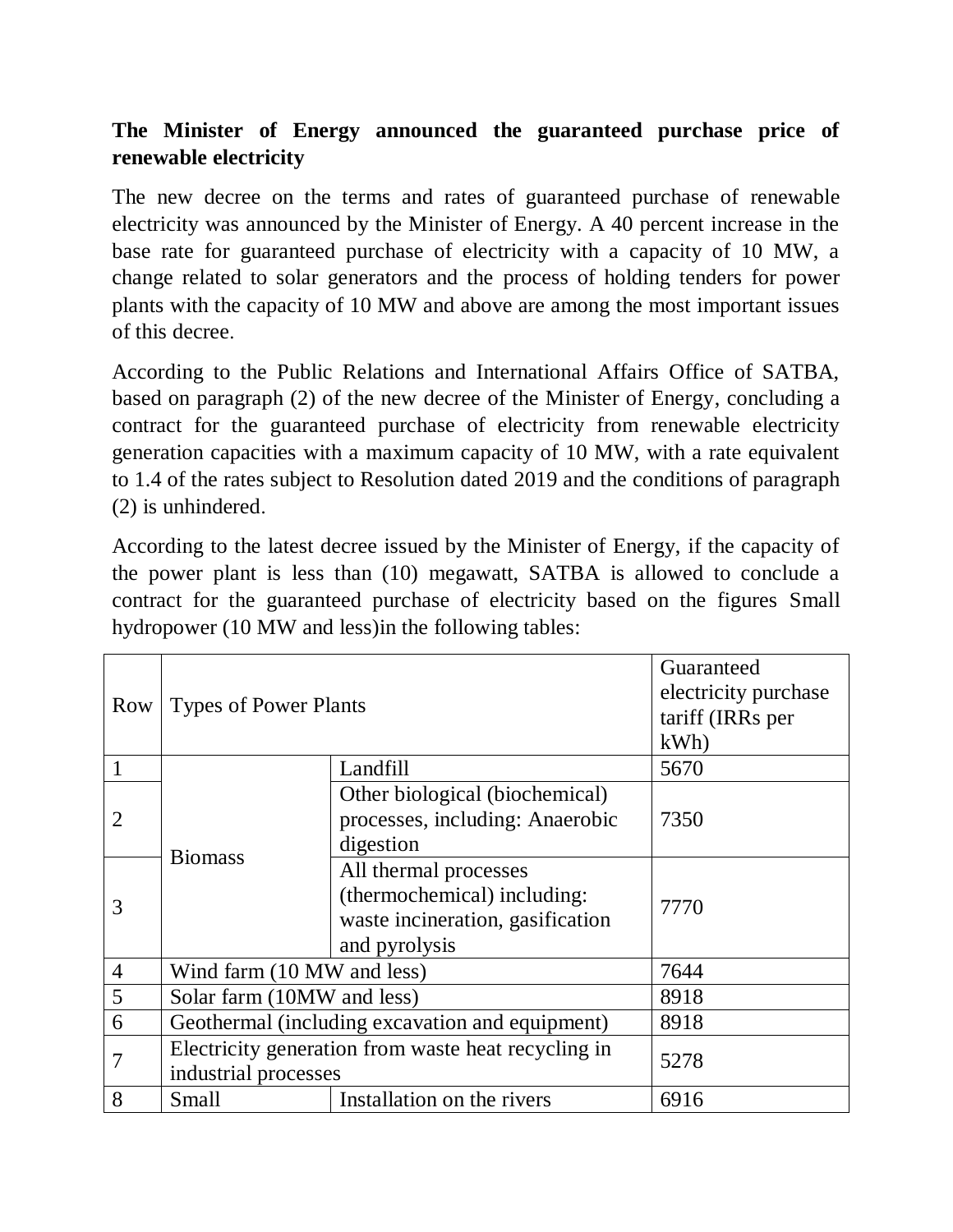|     | hydropower (10<br>MW and less) | Installation on the pipelines and<br>side facility of dams | 5915   |
|-----|--------------------------------|------------------------------------------------------------|--------|
| - Q | Fuel cell systems              |                                                            | 9004.8 |
|     | Turbo expanders                |                                                            | 2912   |

In order to overcome environmental problems in coastal provinces and mega cities, the base electricity tariff from biomass technology will be increased two times.

Pursuant to Note (2) of paragraph 2-1 of the decree of the Minister of Energy, the step related to solar generators with a capacity of 100 kW and less is changed to 200 kW and less.

In addition, according to this paragraph, the maximum cash payment of invoices in each period is proportionate with SATBA's allocated budget. Apparently, the payment of the remaining demand of the seller of renewable electricity will be conditional on receiving the difference between the obligatory and cost price from the government or obtaining other allocated sources such as saved fuel credits, financial bonds, treasury documents, etc. At the same time, the debts will be registered in the government debt and information management system and will be among the claims of the private sector from the government.

Another important point of this decree is clause 2-3, according to this clause, the amount of tariff for all power plants subject to this decree, except wind power plants, is subject to the application of a three-step reduction rate (after applying all coefficients) at the beginning of the eighth, twelfth and sixteenth years. This coefficient is equal to 60%. In the case of wind farms, the previous approvals will be followed.

It is worth mentioning that if the capacity of the power plant is more than ten (10) MW, SATBA is obliged to hold a tender for the purchase of renewable electricity in accordance with paragraph (1) of the mentioned decree. According to this paragraph, the purchase of electricity generated from renewable power plants is possible in the following two forms:

1. SATBA is obliged to hold a tender based on the tender mechanism used in the wholesale market and regardless of the construction site and the type of technology used in the generation of renewable electricity to purchase the guaranteed amount of kilowatt-hours of electricity, in this case the guaranteed purchase rate of electricity (per kilowatt-hour) of small-scale generators in the month leading up to the tender is plus 20% that is announced by Tavanir by the fifth of each month.